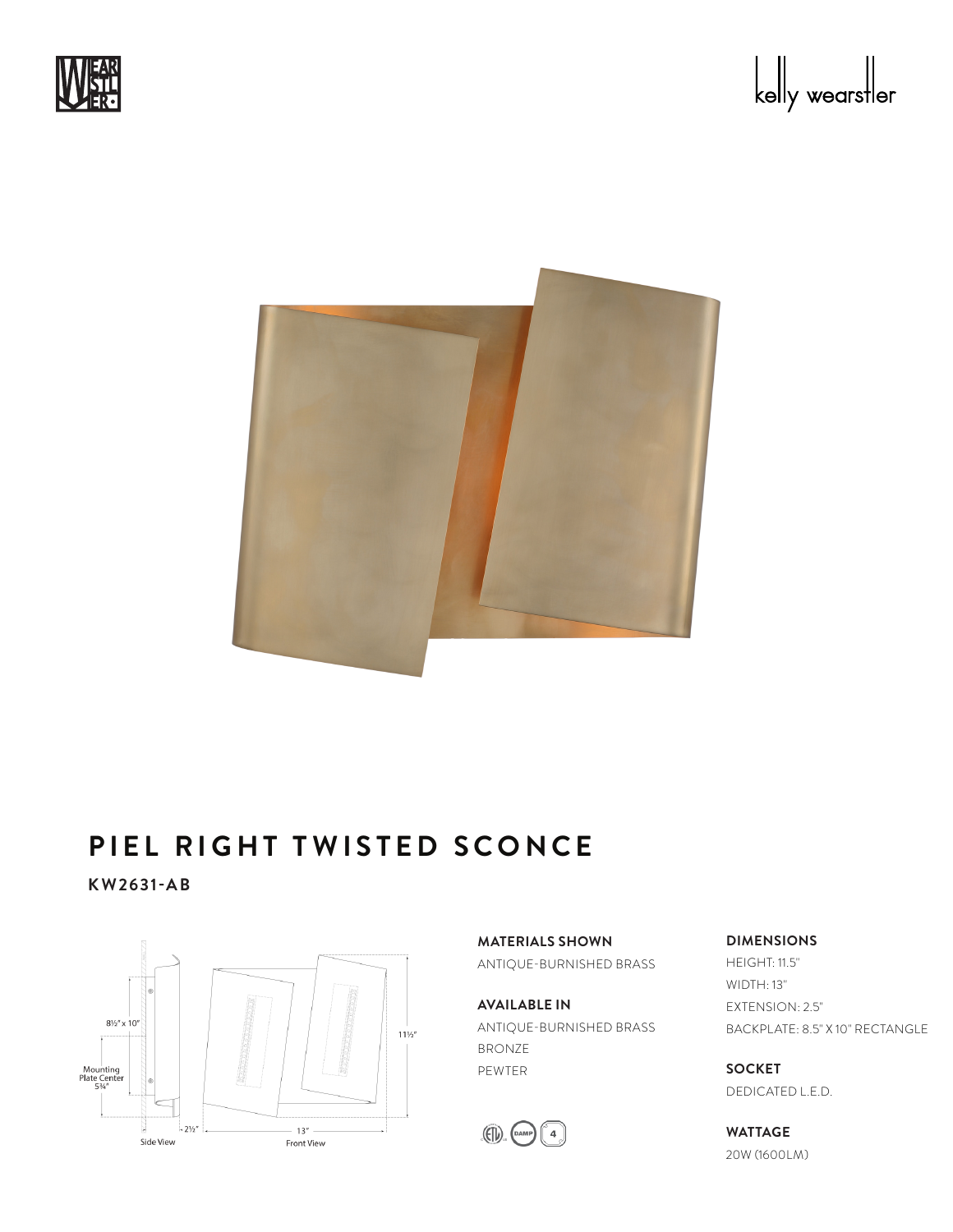



## **PIEL LEFT TWISTED SCONCE**

**KW2631-BZ**



**MATERIALS SHOWN** BRONZE

**AVAILABLE IN** ANTIQUE-BURNISHED BRASS BRONZE PEWTER



#### **DIMENSIONS**

HEIGHT: 11.5" WIDTH: 13" EXTENSION: 2.5" BACKPLATE: 8.5" X 10" RECTANGLE

**SOCKET** DEDICATED L.E.D.

**WATTAGE** 20W (1600LM)